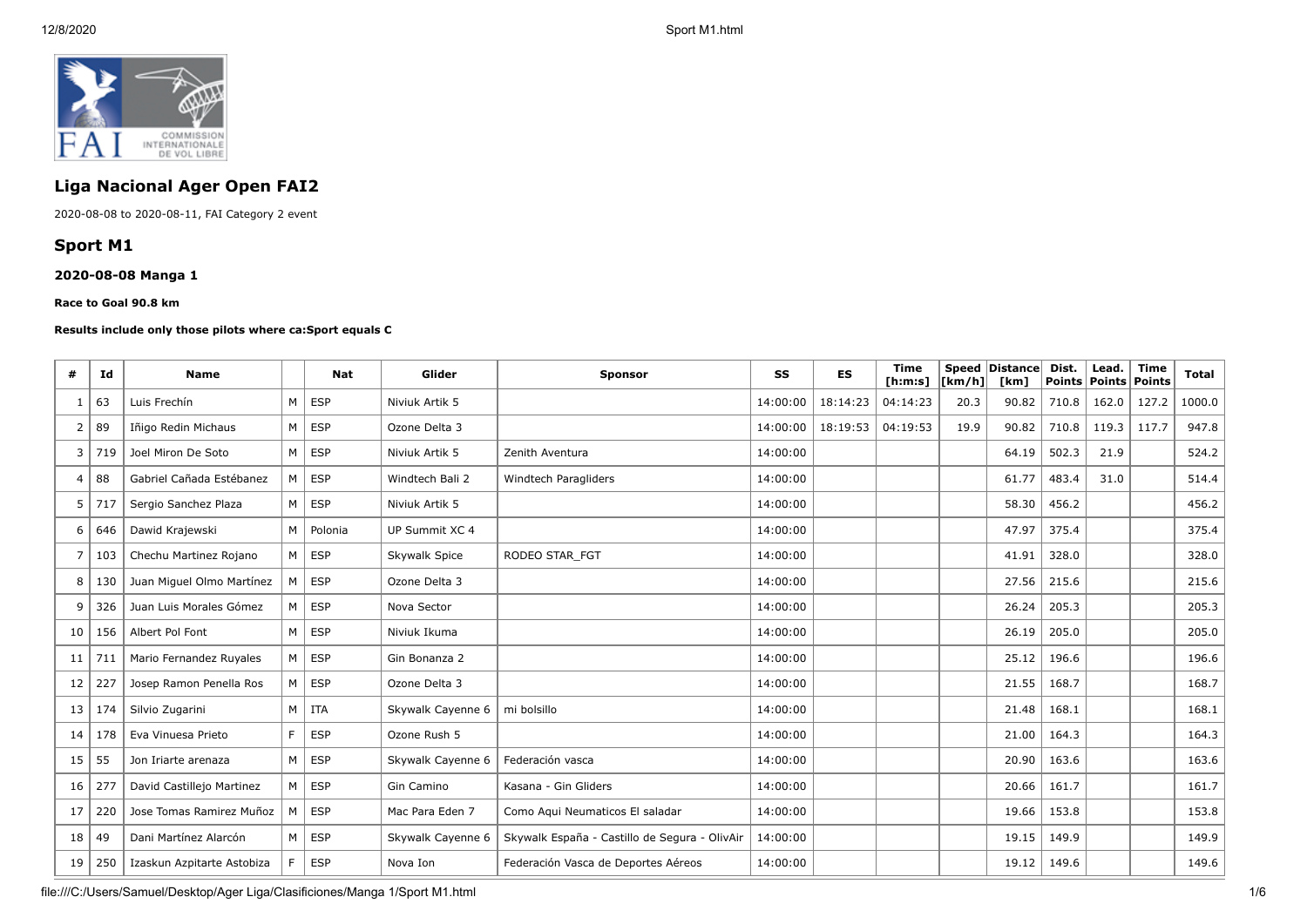12/8/2020 Sport M1.html

| #   | Id  | Name                       |    | <b>Nat</b>  | Glider             | <b>Sponsor</b>       | SS       | <b>ES</b> | Time<br>[h:m:s] $ [km/h] $ | Speed   Distance  <br>[km] | Dist. | Lead. | Time<br>Points   Points   Points | <b>Total</b> |
|-----|-----|----------------------------|----|-------------|--------------------|----------------------|----------|-----------|----------------------------|----------------------------|-------|-------|----------------------------------|--------------|
| 20  | 306 | Gadi Wolff                 | M  | <b>GER</b>  | <b>BGD Lynx</b>    |                      | 14:00:00 |           |                            | 18.39                      | 144.0 |       |                                  | 144.0        |
| 21  | 204 | Ana Maria Sancho Frisuelos | F. | <b>ESP</b>  | Dudek Colt 2       | www.monteholiday.com | 14:00:00 |           |                            | 17.11                      | 133.9 |       |                                  | 133.9        |
| 22  | 322 | Fermin Montaner Morans     | M  | <b>ESP</b>  | Nova Sector        | Montaner.de          | 14:00:00 |           |                            | 15.16                      | 118.7 |       |                                  | 118.7        |
| 23  | 305 | David Quiles Amat          | M  | ESP         | Triple Seven Queen | myLightMeter PRO     | 14:00:00 |           |                            | 5.53                       | 43.2  |       |                                  | 43.2         |
| 24  | 282 | David Zapata               | M  | ESP         | Ozone Swift        |                      | 14:00:00 |           |                            | 4.44                       | 34.8  |       |                                  | 34.8         |
| 25  | 712 | Hector Vicente García      | M  | ESP         | Gin Bonanza 2      |                      | 14:00:00 |           |                            | 4.02                       | 31.5  |       |                                  | 31.5         |
| 26  | 705 | Agnieszka Korolczuk        | F. | POL         | Air Desing Rise 2  |                      |          |           |                            | 4.00                       | 31.3  |       |                                  | 31.3         |
| 26  | 615 | <b>Harriet Short</b>       |    | Reino Unido | Ozone Alpina 3     |                      | 14:00:00 |           |                            | 4.00                       | 31.3  |       |                                  | 31.3         |
| ABS | 107 | Jordi Farré Hernández      | M  | ESP         | Niviuk Artik 5     | Strip Air            |          |           |                            |                            |       |       |                                  | 0.0          |
| ABS | 721 | Pablo Alvarez Mota         | M  | ESP         | WIndtech Duster    |                      |          |           |                            |                            |       |       |                                  | 0.0          |

### **Task definition**

| No   | Leg Dist.        | Id              | <b>Radius</b>      | Open  | Close | <b>Coordinates</b>         | <b>Altitude</b> |
|------|------------------|-----------------|--------------------|-------|-------|----------------------------|-----------------|
| 1    | $0.0 \text{ km}$ | D <sub>01</sub> | $400 \text{ m}$    | 12:00 | 14:30 | Lat: 42.04635 Lon: 0.74601 | 1560 m          |
| 2 SS | $3.0 \text{ km}$ | A01             | 2000 m             | 14:00 | 20:15 | Lat: 42.0038 Lon: 0.76657  | 602 m           |
| 3    | 25.6 km          | A03             | 2000 m             | 14:00 | 20:15 | Lat: 42.23735 Lon: 0.71813 | 620 m           |
| 4    | 56.5 km          | <b>B29</b>      | 6000 m             | 14:00 | 20:15 | Lat: 42.17122 Lon: 1.16318 | 1160 m          |
| 5    | 72.3 km          | <b>B23</b>      | $4000 \; \text{m}$ | 14:00 | 20:15 | Lat: 42.00273 Lon: 1.01812 | 874 m           |
| 6 ES | 89.2 km          | A01             | 2000 m             | 14:00 | 20:15 | Lat: 42.0038 Lon: 0.76657  | 602 m           |
| 7    | 90.8 km          | A01             | $400 \text{ m}$    | 14:00 | 20:15 | Lat: 42.0038 Lon: 0.76657  | 602 m           |

### **Notes**

| Ιd    | Name                                |         |  |  |
|-------|-------------------------------------|---------|--|--|
|       | 107 Jordi Farré Hernández   Ausente |         |  |  |
| 721 l | Pablo Alvarez Mota                  | Ausente |  |  |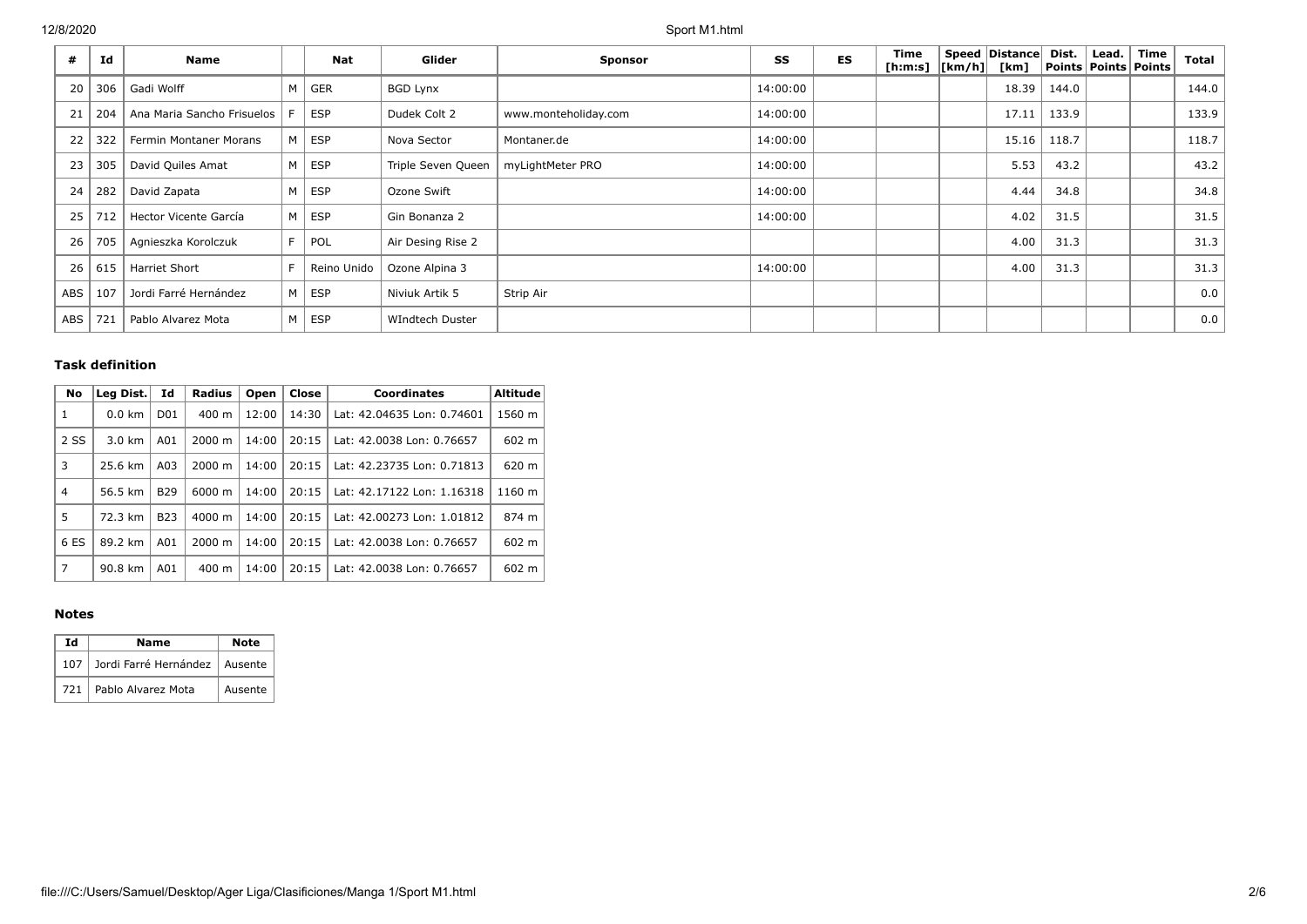12/8/2020 Sport M1.html

## **Pilots not yet processed (NYP)**

| Id | Name                             |
|----|----------------------------------|
|    | 1   Francisco Javier Reina Lagos |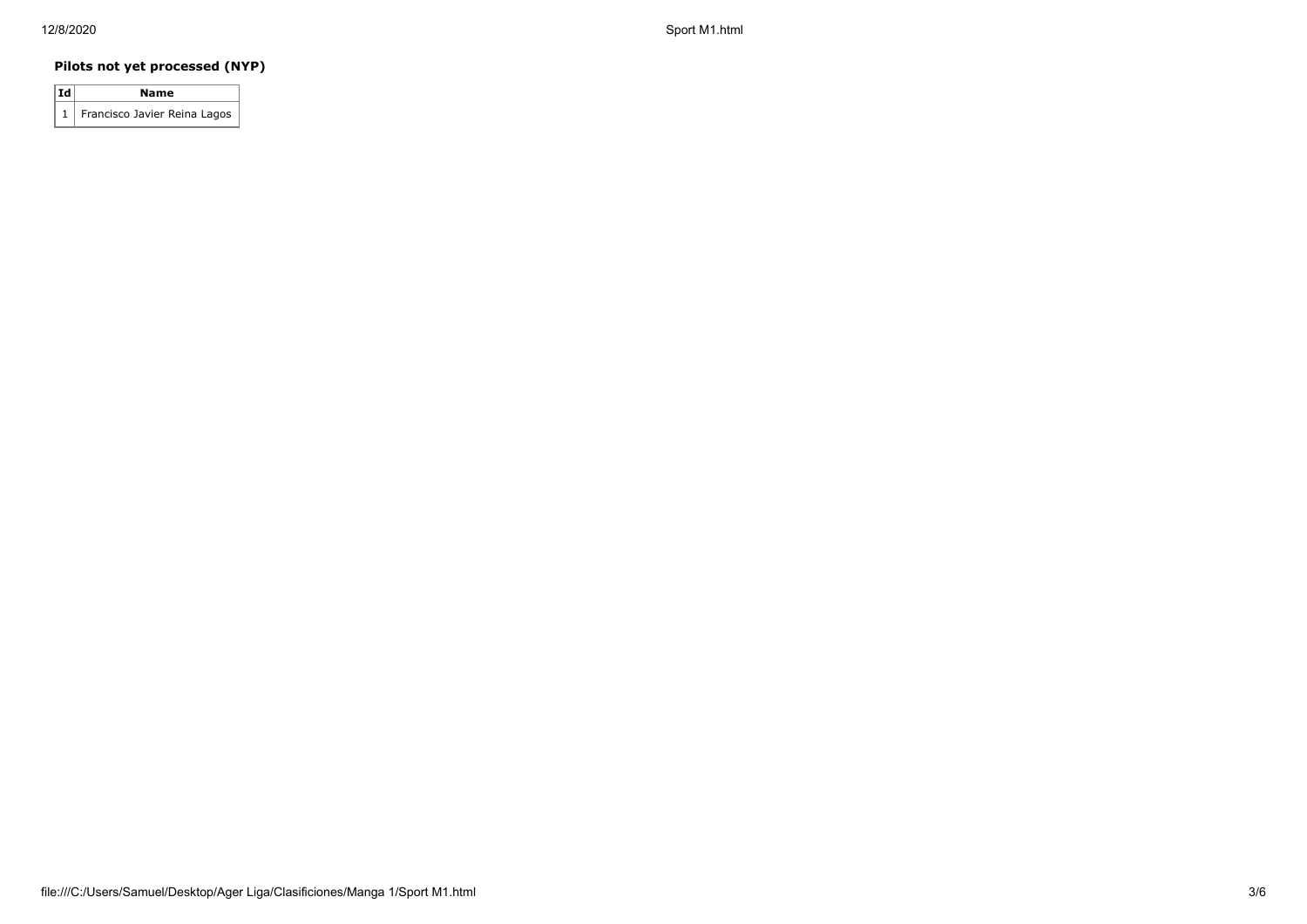#### **Task statistics**

| param                           | value                     |
|---------------------------------|---------------------------|
| ss_distance                     | 86.162                    |
| task_distance                   | 90.822                    |
| launch_to_ess_distance          | 89.222                    |
| no_of_pilots_present            | 27                        |
| no_of_pilots_flying             | 27                        |
| no_of_pilots_lo                 | 25                        |
| no_of_pilots_reaching_nom_dist  | 7                         |
| no of pilots reaching es        | 2                         |
| no_of_pilots_reaching_goal      | $\overline{2}$            |
| sum_flown_distance              | 794.189                   |
| best_dist                       | 90.822                    |
| best_time                       | 4.2397                    |
| worst_time                      | 4.3314                    |
| qnh_setting                     | 1013.25                   |
| no_of_pilots_in_competition     | 29                        |
| no_of_pilots_landed_before_stop | 0                         |
| sum_dist_over_min               | 689.056                   |
| sum_real_dist_over_min          | 689.056                   |
| sum_flown_distances             | 794.189                   |
| best_real_dist                  | 90.822                    |
| last_start_time                 | 2020-08-08T14:00:00+02:00 |
| first_start_time                | 2020-08-08T14:00:00+02:00 |
| first_finish_time               | 2020-08-08T18:14:23+02:00 |
| max_time_to_get_time_points     | 6.2988                    |
| goalratio                       | 0.0741                    |
| arrival_weight                  | 0                         |
| departure_weight                | 0                         |
| leading_weight                  | 0.162                     |
| time_weight                     | 0.1272                    |
| distance_weight                 | 0.7108                    |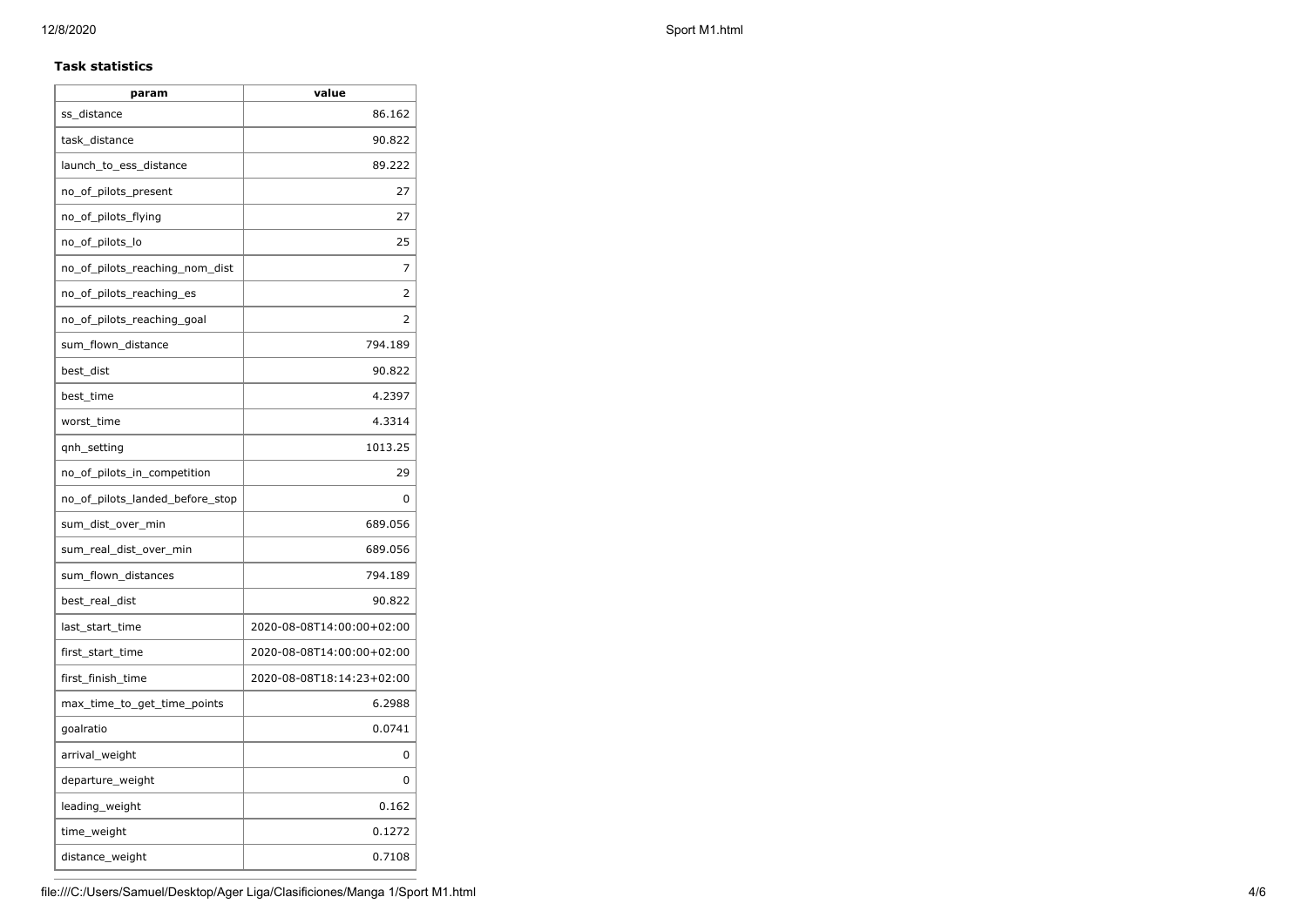| 12/8/2020 | Sport M1.html |
|-----------|---------------|
|           |               |

| param                        | value        |
|------------------------------|--------------|
| smallest_leading_coefficient | 2.6243       |
| available_points_distance    | 710.7786     |
| available_points_time        | 127.2214     |
| available_points_departure   | 0            |
| available_points_leading     | 162          |
| available_points_arrival     | 0            |
| time_validity                | 1            |
| launch_validity              | 1            |
| distance_validity            | 1            |
| stop_validity                | 1            |
| day_quality                  | 1            |
| ftv_day_validity             | $\mathbf{1}$ |
| time_points_stop_correction  | 0            |

# **Scoring formula settings**

| param                                        | value    |
|----------------------------------------------|----------|
| id                                           | GAP2020  |
| use_distance_points                          | 1        |
| use_time_points                              | 1        |
| use_departure_points                         | $\Omega$ |
| use_leading_points                           | 1        |
| use_arrival_position_points                  | 0        |
| use_arrival_time_points                      | 0        |
| time points if not in goal                   | 0        |
| jump_the_gun_factor                          | $\Omega$ |
| jump_the_gun_max                             | 0        |
| use_1000_points_for_max_day_quality          | $\Omega$ |
| normalize_1000_before_day_quality            | 0        |
| time_validity_based_on_pilot_with_speed_rank | 1        |
| bonus_gr                                     | 4        |
| no_pilots_in_goal_factor                     | 0.8      |
| task_stopped_factor                          | 0.7      |